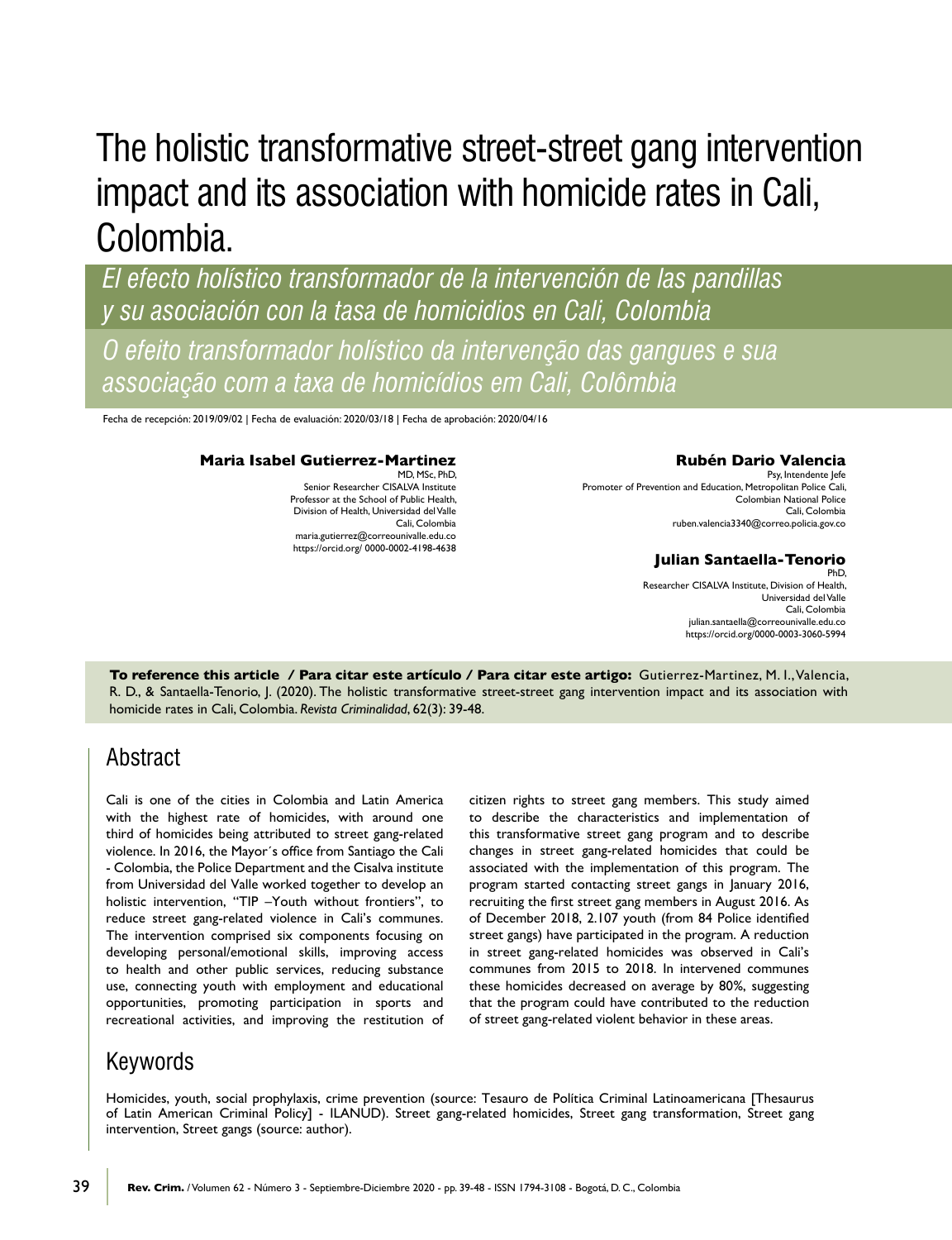# Resumen

Cali es una de las ciudades de Colombia y de Latinoamérica con la tasa de homicidios más alta, con alrededor de un tercio de los homicidios atribuidos a la violencia entre pandillas. En 2016, la Alcaldía de Santiago de Cali - Colombia, la Policía Nacional y el Instituto Cisalva de la Universidad del Valle trabajaron juntos para desarrollar una intervención holística, "TIP - Jóvenes sin fronteras", con el fin de reducir la violencia relacionada con las pandillas en las comunas de Cali. La intervención abarcó seis componentes centrados en desarrollar habilidades personales/emocionales, mejorar el acceso a los servicios de salud y otros servicios públicos, reducir el consumo de sustancias, conectar a los jóvenes con oportunidades laborales y educativas, fomentar la participación en actividades deportivas y recreativas, y restituir los derechos cívicos a integrantes de las pandillas.

El objetivo de este estudio era describir las características y la implementación de este programa de transformación de pandillas, y describir los cambios en la tasa de homicidios relacionados con pandillas que podrían estar asociados con la implementación de este programa. El programa comenzó contactando a las pandillas en enero del 2016, reclutando a los primeros miembros de estas en agosto del 2016. A diciembre del 2018, 2.107 jóvenes (de 84 pandillas identificadas por la policía) han participado en el programa. Se observó una reducción de los homicidios relacionados con pandillas en las comunas de Cali entre 2015 y 2018. En las comunas intervenidas, estos homicidios disminuyeron en promedio un 80%, lo que sugiere que el programa podría haber contribuido a la reducción del comportamiento violento relacionado con las pandillas en estas áreas.

# Palabras clave:

Homicidios, juventud, profilaxis social, prevención del delito (fuente: Tesauro de Política Criminal Latinoamericana - ILANUD). Homicidios relacionados con pandillas, transformación de pandillas, intervención de pandillas, pandillas (fuente: autor).

### Resumo

Cali é uma das cidades da Colômbia e da América Latina com a maior taxa de homicídios, com cerca de um terço dos homicídios atribuídos à violência de gangues. Em 2016, a Prefeitura de Santiago de Cali - Colômbia, a Polícia Nacional e o Instituto Cisalva da Universidad del Valle trabalharam juntos para desenvolver uma intervenção holística, "TIP - Jovens sem fronteiras", a fim de reduzir a violência das gangues nas comunas de Cali. A intervenção abrangeu seis componentes focados no desenvolvimento de habilidades pessoais/emocionais, melhoria do acesso aos serviços de saúde e outros serviços públicos, redução do uso de substâncias, conexão dos jovens com oportunidades de emprego e educação, incentivo à participação em atividades esportivas e recreativas, e a restauração dos direitos cívicos para os membros das gangues. O objetivo deste estudo foi descrever as características e a implementação do programa de transformação de gangues e descrever as mudanças na taxa de homicídios por gangues que poderiam estar associadas à implementação deste programa. O programa começou contatando as gangues em janeiro de 2016 e foram recrutados os primeiros membros das gangues em agosto de 2016. Em dezembro de 2018, participaram do programa 2.107 jovens (de 84 gangues identificadas pela polícia). Uma redução dos homicídios relacionados a gangues nas comunas de Cali foi observada entre 2015 e 2018. Nas comunas intervencionadas, esses homicídios diminuíram em média 80%, sugerindo que o programa possa ter contribuído para a redução do comportamento violento relacionado a gangues nessas áreas.

# Palavras-chave

Homicídios, juventude, profilaxia social, prevenção do crime (fonte: Tesauro de Política Criminal Latino-americana - ILANUD). Homicídios relacionados a gangues, transformação de gangues, intervenção de gangues, gangues (fonte: autor).

# Introduction

Homicides in Cali and Colombia has been attributed to multiple factors, including the presence of organized crime, drug trafficking, interpersonal violence and the presence of street gangs (Fandiño-Losada *et*  *al*., 2017). Particularly, street gangs are known to participate in micro-traffic of drugs and robberies in Cali's neighborhoods (CCV, 2015; Fandiño-Losada *et al*., 2017), and 34% of all homicides in 2015 in Cali are attributed to street gang violence (OSC, 2016) Cali a city with 2.228.000 inhabitants (DANE 2018)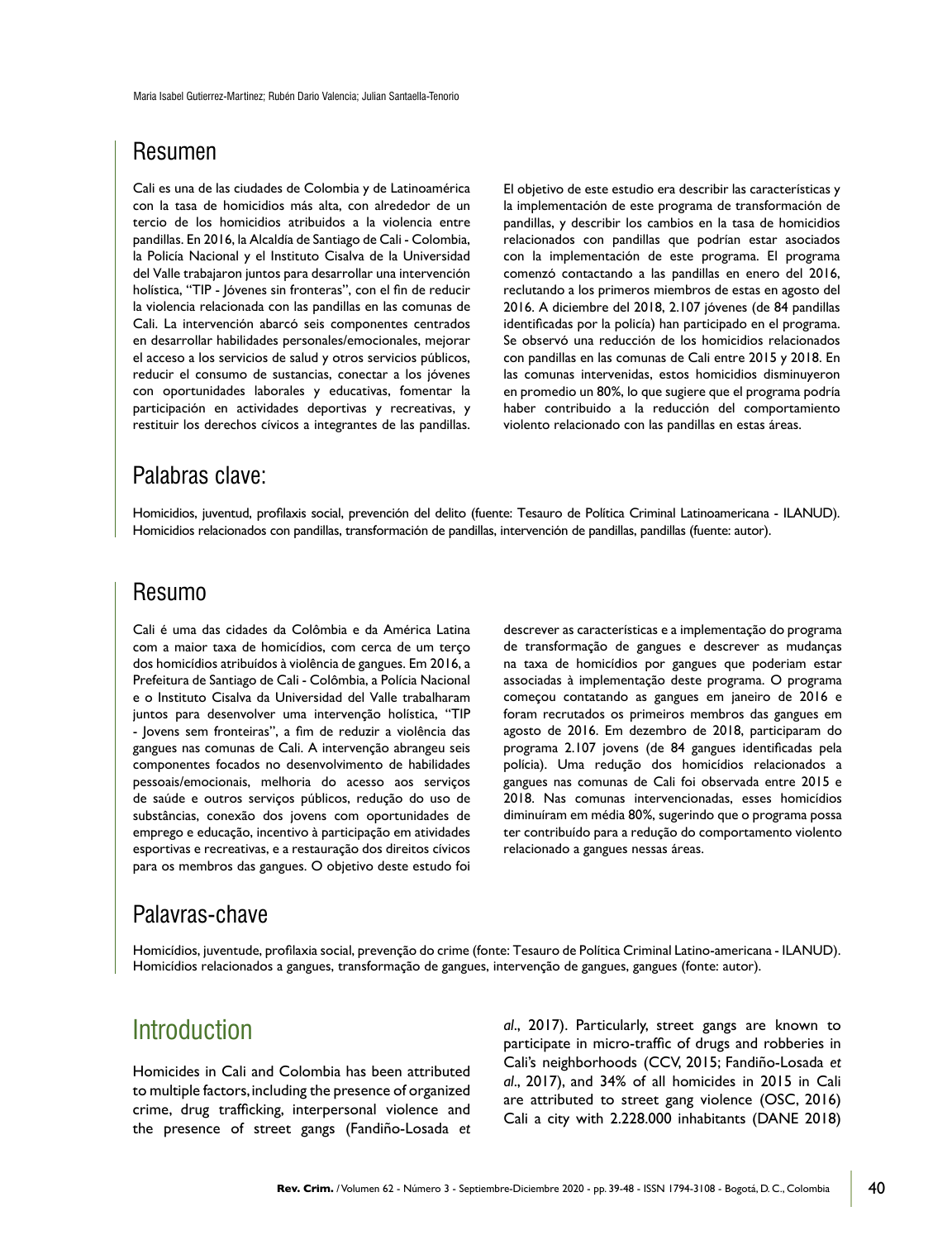is one of the cities in Colombia and Latin America with the highest rate of homicides, with a rate of 48 per 100,000 inhabitants in 2018. Although the rate of homicides has been much lower in recent years compared to what it was in the nineties, Cali continues to be in the list of the most violent cities in the world (CCSPJP, 2017). According to the Metropolitan police (personal communication), by 2016 there were 106 known street gangs in Santiago de Cali.

Street gangs are an important challenge for cities worldwide, not only because of delinquency rates but also due to the social cost that having adolescents and young adults participating in these groups. Nevertheless, for many adolescents in context of disadvantage, the street gang is a source of support and protection, especially given the lack of family networks and support. The Eurostreet gang program defines a street gang as "any durable, street-oriented youth group whose involvement in illegal activity is part of its group identity" (Klein and Maxson, 2006). This definition encompasses the young profile of street gang members, while it describes the durable aspect of these groups, founded in the strong cohesion among its members. This cohesion and sense of belonging provides multiple elements to street gang members (e.g., empowerment and support), and these characteristics of street gangs can potentially be promoted in alternative directions, other than illegal activity, to enhance personal growth and well being (Klein and Maxson, 2006).

The risk factor approach to street gang involvement, suggests that there are different risk factors for youth that can be grouped in 5 domains: individual, family, school, peer group, and community (Howell and Egley, 2005). Those who join a street gang usually have multiple risk factors from each of these domains (Howell and Egley, 2005). Structural factors at the neighborhood and family level can influence the risk of street gang membership through attenuation of social bonds (Thornberry *et al*., 2003). In turn, the weakening of social bonds can elevate the risk of antisocial attitudes and beliefs, with criminal behavior being triggered by feelings of injustice, racial and poverty narratives. Street gangs can offer protection, excitement and increased social bond and other perceived social benefits to disenfranchised youth with weak social bonds. The risk factor approach indicates that intervention programs are needed to reduce risk factors and rehabilitate individuals involved in delinquent activities and to separate street gang-involved youth from these gangs (Thornberry *et al*., 2003). However, alternatively, interventions could also work with the street gang as a whole to move it

41

in more pro-social directions, away from illegal activity, and using the interconnection and social bonds of street gangs to promote and strengthen its members' capacities.

Deterrence interventions aim to change the behavior of individuals through the strategic application of enforcement and social service resources to facilitate desirable behaviors (Braga *et al*., 2018). They usually involve forming an enforcement group conformed by different agencies including the local police, probation, parole, state and federal prosecutors, and federal law enforcement agencies. Focused deterrence interventions can also include alternative approaches aiming at improving the life of street gang members through job training, employment, substance abuse treatment, housing assistance, and a variety of other services and opportunities (e.g., the Cure Violence model in the United States) (Braga *et al*., 2018). These alternative approaches, do not involve the use of force or the threat of punishment, but focus on teaching individuals new forms of conflict resolution while "denormalizing" the harmful behavior. through 1) interrupting transmission of violence; 2) identifying and changing the thinking of potential transmitters; and 3) changing group norms regarding violence (Butts *et al*., 2015). In this model, previous street gang members who have changed their lives may work as violence interrupters, i.e. they persuade youth that there are other ways to negotiate the conflict without engaging in more violence. By sharing their experiences, interrupters challenge the norms and narratives used as excuses to commit violent acts, and promoting improved ways of living. This approach also uses outreach workers who connect high-risk individuals to resources in the community, including employment, housing, recreational activities, and education (Butts *et al*., 2015).

Following the experience from other cities in the world, in 2016 the Mayor's office from Santiago the Cali, Colombia, the chief's office of the Police department, and the Cisalva institute worked together on a project, "TIP - Youth without frontiers", with the goal to reduce street gang-related violence in Cali's communes. Different street gangs were contacted and invited to participate in the project. The "TIP - Youth without frontiers" intervention attempts to change youth violent behavior in youth in a way similar to public health approaches designed to reduce the impact of harmful behavior, such as smoking or binge drinking. Similar to the strategy used in the cure violence model (Butts *et al*., 2015), the intervention identifies individuals at risk (i.e., street gang members) who are invited to participate as a group in activities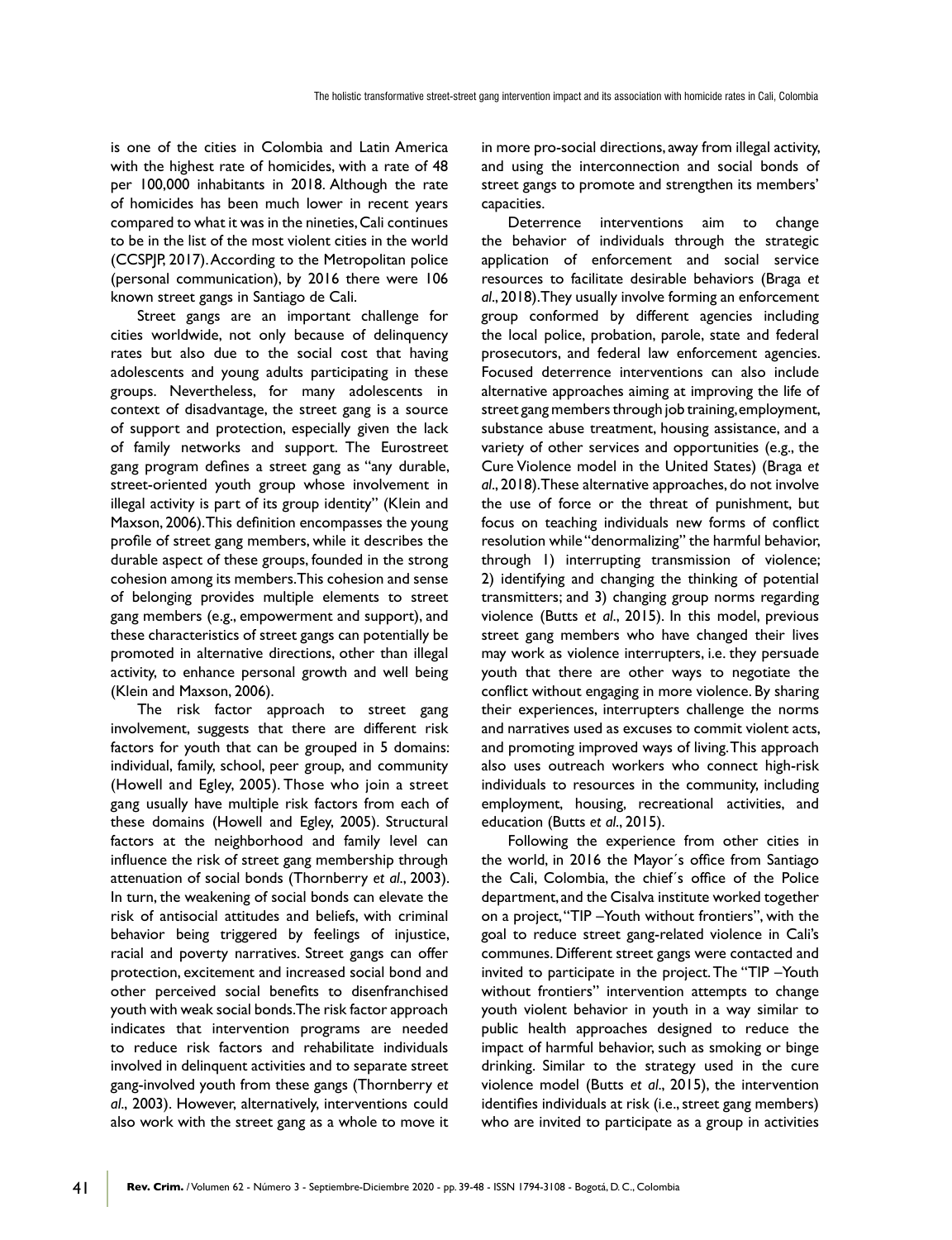that offer different elements to grow and to develop personal skills. Given that interventions that attempt to address risk factors from multiple domains are the ones most likely to be successful (Higginson *et al*., 2015; Klein and Maxson, 2006; O'Brien *et al*., 2013), this intervention focuses on six components that attempt to work on youth's emotional skills (e.g., selfcontrol and well-being), connect youth employment and educational opportunities and access to health and other public services, while providing spaces for recreation. The program also focuses on enhancing family and social participation and sense of belonging, which can eventually produce changes in youth's believes, attitudes and behavior. The program activities also help participants to get well connected with their neighbors, to build new networks and to find their way back in society. This intervention also promotes social inclusion and the restitution of citizen rights to street gang members. In addition, the intervention can set the ground for public policies providing services to youth at disadvantage.

In this paper, we describe the methodology of this intervention, which aimed to reduce violent behavior among street gang members, and its implementation between 2016-18. Because of the intervention's focus on reducing violence in neighborhoods where street gangs are influential, we also examined whether or not this intervention was associated with a reduction in homicides in these communes between 2015-18.

### Description of the "TIP –Youth without frontiers" intervention

"TIP -Youth without frontiers" was supported by the Security and Justice Secretary from the Mayor's office from Santiago de Cali, with funds that were provided through the Municipal development plan from Santiago de Cali 2016-2019, Cali progresses with you ("Cali Progresa Contigo"). The Cisalva Institute, from Universidad del Valle, is the institution executing this project in collaboration with the National Police (Preventive Police Unit, TIP – Gang integral treatment program). The Cisalva Institute and the National Police discuss activities and make all final operational decisions by reaching consensus on these activities. The municipal police department reported there to be a total of 106 street gangs and 1.580 street gang members in Cali in 2014. A total of 84 street gangs have participated of the "TIP-Youth without frontiers" intervention (2,107 youth entering the program). To date, there are 64 active groups participating in the program.

#### Street gang definition:

The street gang definition used in this intervention was any group of three or more members, who are between 12 and 28 years old, which has formed spontaneously by affinities of interests, spatial closeness, consanguinity and friendship, and that seeks social recognition denied in childhood (family and/or school). This definition was used as the assessment criteria as to whether an individual was entered into the program. The group settles in a focused area of their community, which they defend as their personal space, usually involving violent confrontations with similar groups. However, a street gang is not a criminal band; they may have committed some felonies, e.g., robberies or even homicides as a result of confrontations with other street gangs, but they have not been paid or sponsored to commit these acts.

#### *The six components of the intervention:*

The TIP program is based on the integral services model approach, which comprises six components that are interrelated, and a transversal component focusing on prioritized communes (by 2018 eight communes had been prioritized). The six components are: 1) characterization, monitoring, follow up and evaluation, 2) psychosocial, drug use intervention and self-care, 3) leadership, job-seeking and performing skills, employment and entrepreneurship training; 4) education to finish secondary school, and to improve access to technical and university training; 5) engagement in sports and recreational activities that improve social cohesion; 6) restitution of citizen rights to youth at disadvantage. Besides these components, the program also focuses on skills to build family cohesion and facilitate social-reparation-activities to neighbors who had been affected by deleterious street gang activities in the past.

The six components are described briefly: 1) The first component "characterization, monitoring, follow up and evaluation" is the official first approach to the group. The groups are exposed to the program goals and characteristics. After at least three preencounters with the program staff, street gang members are invited to become part of the program by signing an agreement to no commit anymore felonies and to engage in a process to leave behind their violent behavior. After participants sign the agreement, they are invited to a full-day gathering at a green open space, where they meet other participants and program staff. During this day participants go through three main activities: First, they participate in icebreaker activities. Second, life-plan sheets are provided to each participant in which they can describe their life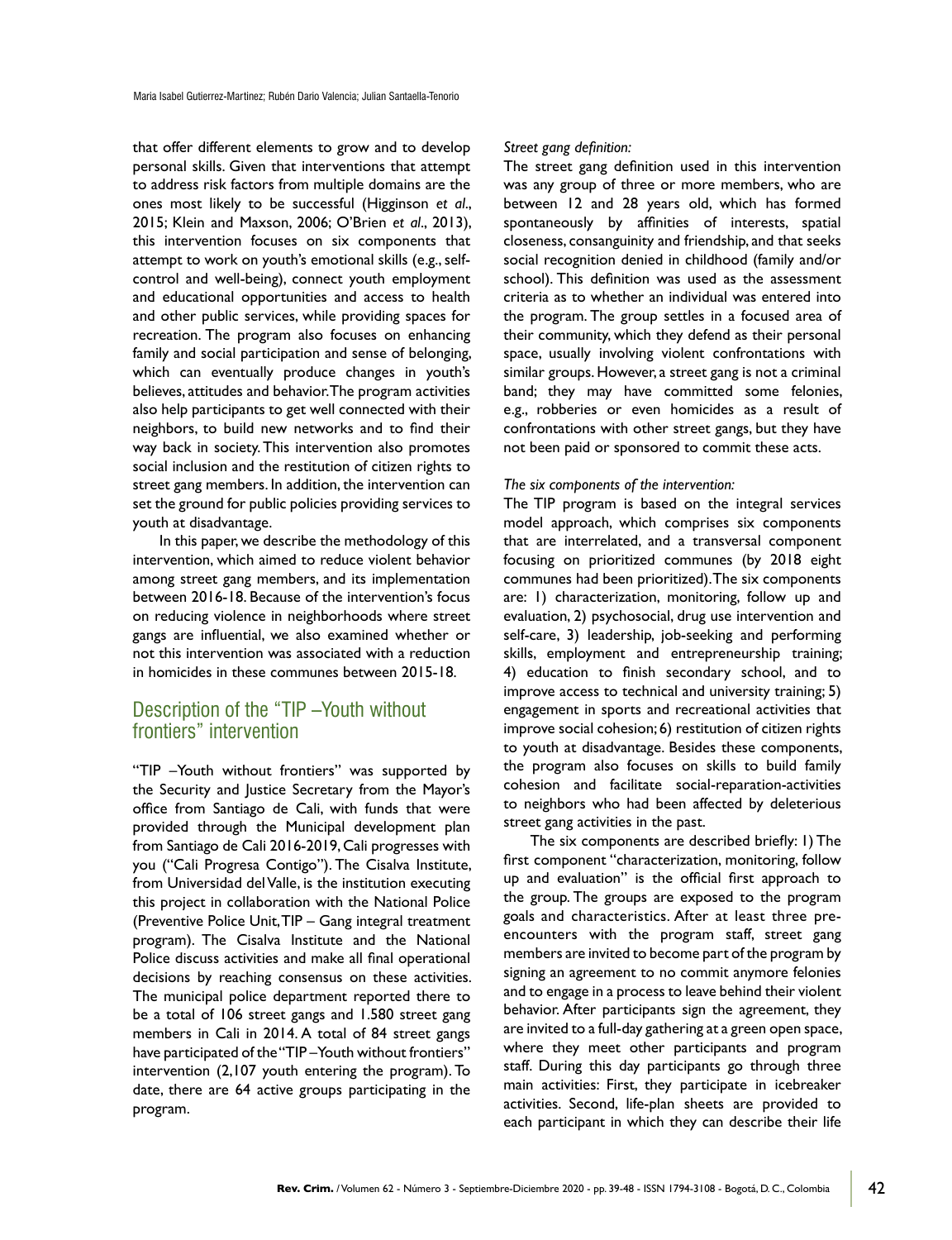short- and medium-term goals for a better future, and the potential barriers they believe can prevent them from reaching their goals and from accessing the city's public services. Third, each participant is surveyed with an instrument that includes questions on socio-demographic, education, employment, alcohol/drug use, their group of friends and family characteristics. The information provided in the survey will serve as the baseline to analyze the impact of the intervention. This component also involves activities to follow up and monitor participants, and to evaluate the intervention. During the monitoring and evaluation parts of the component, operating units (described below) conduct monthly follow-ups of each participant's life-plan, along with follow-ups of participants' performance in the educational training programs. This allows the program staff to measure changes, identify special needs of participants and to provide the appropriate response to these needs. The evaluation section of the component examines whether the program it's serving its purpose.

2) The "psychosocial, drug use intervention and self-care" component involves the development and implementation of a psychosocial intervention aiming at transforming personal goals, improving well-being, strengthening family cohesion and local networks, and facilitating access to medical treatments including those related to substance use, abuse/dependence. 3) The "Leadership, employment, job- seeking and performance skills, and entrepreneurship training" component focuses on human development through the acquisition of occupational skills, the planning of strategies to improve access to job opportunities and to increase the likelihood of being employed, and the gaining of entrepreneurial skills to become selfemployed through the creation of their own businesses. 4) The "Education to finish secondary school, and to improve access to technical and university training" component comprises a strategic plan to allow youth to return to secondary school programs and to prepare to enter technical or university programs. This component provides information to identify career options and strategies to prepare for national exams to enter higher-education programs. 5) The "Engagement in sports and recreational activities improving social cohesion" component provides better use of free time through physical and cultural activities aiming at strengthening social cohesion and reducing the risk of becoming exposed to violence and to substance use. Finally, 6) the sixth component "The restitution of citizen rights to youth street gang members" involves developing activities to promote social citizenship participation and to improve youth's conflict resolution skills.

*Operating units:*

Starting in 2016, operating units (OU) (to date nine units have been formed, one per commune) were created to visit and support youth in their usual daily activities. The staff from these units advises and supports youth so they can reach their desired life goals. These OU are comprised by:

1) Community liaisons are individuals living in the neighborhoods who are well known and respected by the community and street gang members in the area. There is one liaison per street gang in the program. Community liaisons are leaders who continuously enhance the participation of youth in all activities of the program. Given that community liaisons know the street gang slang, their interaction styles, and have gain the trust of the gang member, they can better connect with these gangs and promote their participation in the program.

2) Peace promoters from the National Police are police members trained in the development of social strategies to reduce violence in communities, with a special focus on helping youth involved in street gangrelated activities. Peace promoters are in charge of implementing activities for each of the six components of the program. They also look after participants, providing support and advice, so participants have a better chance to reach their life goals.

One important variation of the "TIP -Youth without frontiers" compared with other similar models is the participation of peace promoters from the National Police in the implementation of core activities. While risking the participation of some street gang members in the program who may worry about their presence in the area, the participation of these peace promoters is a key aspect that offers a different perspective about law enforcement to youth. As participants interact with the peace promoters, they start building better relationships that can eventually permeate the whole community. Peace promoters also help improving safety in neighborhoods, not only in a preventive manner during the implementation of program activities, but also displaying enforcement operations when homicides occur to prevent future retaliations from those seeking revenge. The articulation of Police peace promoters with the educators for life, the commune coordinators and the community liaisons, help build a stronger coreoperating unit that is capable of connecting with youth at risk to offer them alternative opportunities to reach their goals in a safer environment.

3) "Educators for life" are psychologists and social workers working in the implementation of activities for each of the six components of program. Similar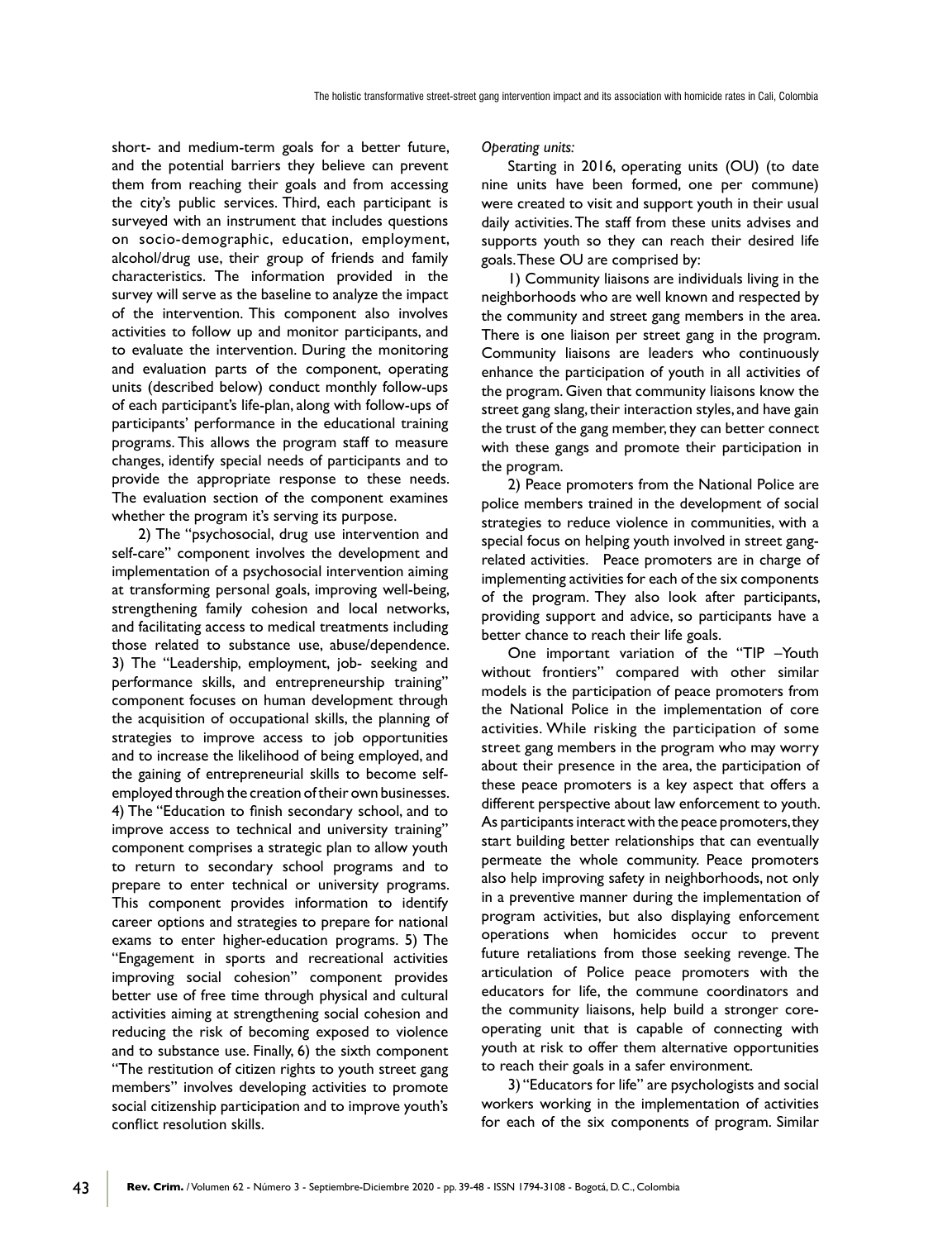to the peace promoters from the National Police, they look after a number of participants to help them focus and continue to work towards achieving their life goals. There is one educator for life and one peace promoter per two/three street gangs in the program.

4) Commune coordinators are professionals with a social sciences degree, or similar, with experience in community/social work, project development and administration. There is one commune coordinator per commune. Coordinators are in charge of planning, developing and monitoring activities from the six components that will be implemented by the peace promoters and the educators for life in the commune that they coordinate. Each commune coordinator is also in charge of developing activities for one specific component of the program. They share these activities with other commune coordinators, who in turn plan, deliver and monitor these activities in their own commune. Therefore, commune coordinators have a dual responsibility, coordinating all activities in their commune, and also developing activities for a specific component of the program. In addition, commune coordinators are also in charge of keeping records of all activities, information about active/inactive participants (those who continue or to stop being part of the program) and of other important field events that may affect the youth's participation in the program.

Finally, the National Police Peace Promoters coordinator and the Cisalva Institute Project Director follow up and coordinate all activities regarding technical and security issues of the program, based on the information provided by commune coordinators.

The OU direct interaction with youth is based on a behavioral-change model in which OU participants used the methodological principles of the intervention to design and implement different activities. The initial process involves the acknowledgement of the youth group and its participants, and the establishment of communication channels through which trust is built. Once participants have gone through the characterization process, the UOs start providing psychosocial services and activities of the "psychosocial, drug use intervention and self-care" component. As described above, the purpose of this component is to transform personal goals, improve well-being, and strengthening family cohesion, to enhance social active participation and strengthen social capital. These activities, which happen at the street gang territory, are delivered by the educators for life and the peace promoters who have previously planned the activities with commune coordinators. The community liaisons follow up each participant on

the daily duty and continuously supports participants to enhance their participation in all program activities.

In addition, to improve access to the health system, the OU identify the individual's type of affiliation to the health system, whether is contributive (monthly payments proportional to income earned) or subsidized (no payments to the system given low or no income). If families or participants are not affiliated to the system, the OU provides information to participants so they can start the affiliation process according to their income and possibilities. The OU also provides elements to identify domestic abuse and the public services available to abused victims, and provides information about the risks associated with substance use and information on public services providing alternatives to substance use problems. The OU also works with participants to identify all other basic needs and initiates a process to identify private and public services that the city could serve to participants.

### Implementation of the "TIP –Youth without frontiers" intervention

In 2016, 661 youth belonging to 34 street gangs (from 8 communes) joined the "TIP - Youth without frontiers" program. In addition, 773 youth joined the program in 2017 and 673 also joined in 2018. Of the 2107 youth characterized (baseline surveyed) up to 2018, 67.3% were males, 26.2% were between ages 12 to 16, 64.1% were between ages 18 to 25 and 9.7% were between ages 26 to 28. Also, 67.2% were single and 20.3% were living with a partner, 32.8% reported having at least one child. Also, 78.5% were living in stratum 1 (with the lowest economic status), 68.4% belonged to the subsidized health insurance system and 9.1% were not affiliated to the health system. A small number of these participants had a high-school degree (26%), and 11.4% reported working in formal jobs. The most common illegal drug was marijuana (55.7%); 25.6% of participants were currently using two or more illegal drugs. Also, 10.8% had been incarcerated/detained in a reclusion center, 33.1% were victims of physical or psychological violence in the past six months, and 54% have felt they were at risk of dying while doing activities with their gang.

#### *Services provided to participants:*

The program was able to connect all participating youth with medical, dental, sexual and reproductive health services. Individuals who were not in the health system were assisted in the application process to become part of it. Also, all individuals participated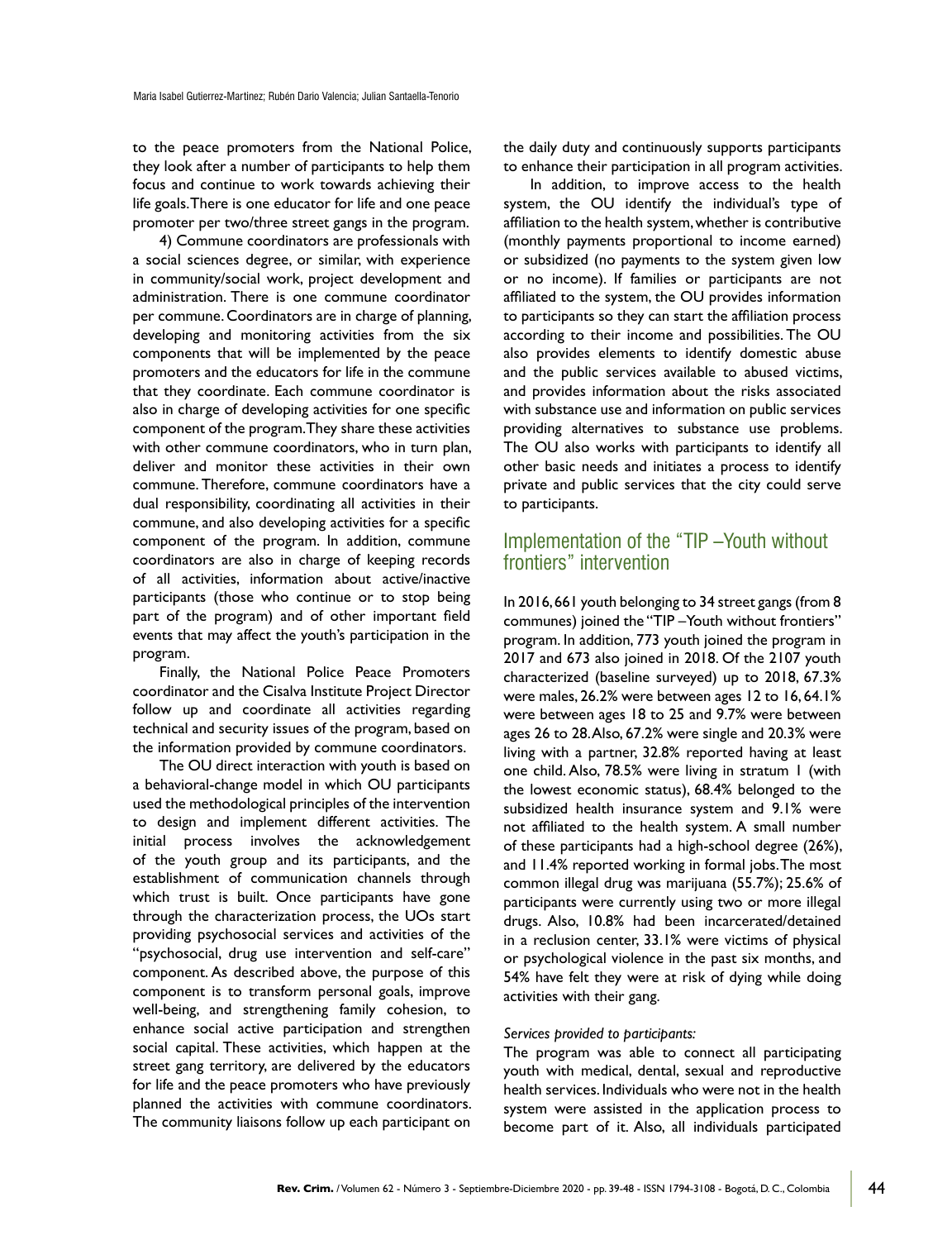in activities of the psychosocial care model that addressed prioritized family, drug use, management of grief, and gender aspects.

Also, the program facilitated the return of participants to educational programs including secondary school, courses to prepare for the national admission test for higher education, and technical/ university programs. To December 2018, 171 had taken courses to prepare for the national admission test, and 294 had taken this. Also, 97 participants have been enrolled in technical employment related programs, and 101 have completed a technical course in motorcycle repair trainings. From the ones with a secondary school degree, four were admitted in university programs. Participants who did not have a high-school degree attended secondary schools.

In addition, 600 participants have received in-job training, 480 with the security and justice secretariat and 120 with the peace and citizen culture secretariat. A total of 268 participants have become environment promoters of Cali's environmental protection administrative department (DAGMA) and 93 have become peace and culture promoters from the Cali's peace and citizen culture secretariat. Also, 63 report working independently (self-employed) and 55 were working as employees in private companies. About 70% maintained their jobs through all the intervention up to December 2018.

To date 56 physical spaces have been intervened by youth (restorative actions in the community) that included painting of murals, cleaning streets and sowing plants in different parks. Also, multiple recreational and sport activities have been developed, such as soccer tournaments, visits to city parks and visits to movie theaters. Also, a demonstration of their artwork was performed in a city museum for three weeks. In addition, a group of participants worked on a theatre, which they performed at one of the most important city theaters in the city (sold out audience). Moreover, six invisible barriers (frontiers) have been eliminated in four of the eight communes (communes 13, 14, 15 and 16).

### Analyzing changes in street gang-related homicides in intervened communes

Homicide occurrence for each commune from 2015 to 2018 was obtained from Cali's inter-institutional security observatory, the official source of information on all homicides in the city (Guerrero, 2015; Gutierrez-Martinez *et al*., 2007; OSC, 2016). The security observatory keeps track and analyzes all homicides identified by institutional sources in the city (e.g.,

45

National Police, Forensic medicine, Public Prosecution Office, Public Health services). In weekly meetings personnel from each of the four information sources discuss all homicides evidence and classify each case according to different motives including coexistence (e.g., personal disputes, domestic violence) violence related to robberies/theft, organized crime related activity (e.g., drug cartels), and street gang-related violence. For the purpose of examining the impact of the program on homicides that are responsive to changes in street gang activity, only street gang-related homicides are analyzed in this study. Changes in street gang-related homicides from 2015 (baseline) to 2017 and 2018 are presented as percent change increase/ decrease.

### Change in street gang-related homicides

The intervention was evaluated in eight communes were the program was implemented. In 2015, commune 15 had the highest number of street gang-related homicides ( $n = 79$ ), followed by communes 20 and 14  $(n = 74$  and 73, respectively) and then by communes 13 and 21 ( $n = 63$  and 60, respectively) (Table 1). From 2015 to 2016, there was a 50% reduction in street gang-related homicides across intervened communes (Table 1). The strongest reductions were observed in communes 18 (82% reduction) and 16 (73%), followed by communes 20 (54%), 15 and 21 (both with a 52% reduction). Communes 13 and 14 (40%), and commune 1 (30%) also had important reduction in homicides (Table 1).

From 2015 to 2018 there were also important reductions (of 73% or greater) in street gang-related homicides across all communes (Table 1). When analyzing all communes together, there was an overall 80% reduction in street gang-related homicides. In commune 1 there were no homicides in 2017 and 2018 (Table 1). Figure 1 shows an increasing trend in the number of street gang-related homicides in Cali from 2009 to 2015 (year with the highest number of these homicides in the series); however, a change in trend was observed starting in 2016, with a marked reduction in the number of street gang-related homicides that continued until 2018.

Regarding the month of occurrence of these events, reductions from 2015 to 2018 occurred across all months varying from 46% in April to 100% in September (Table 2).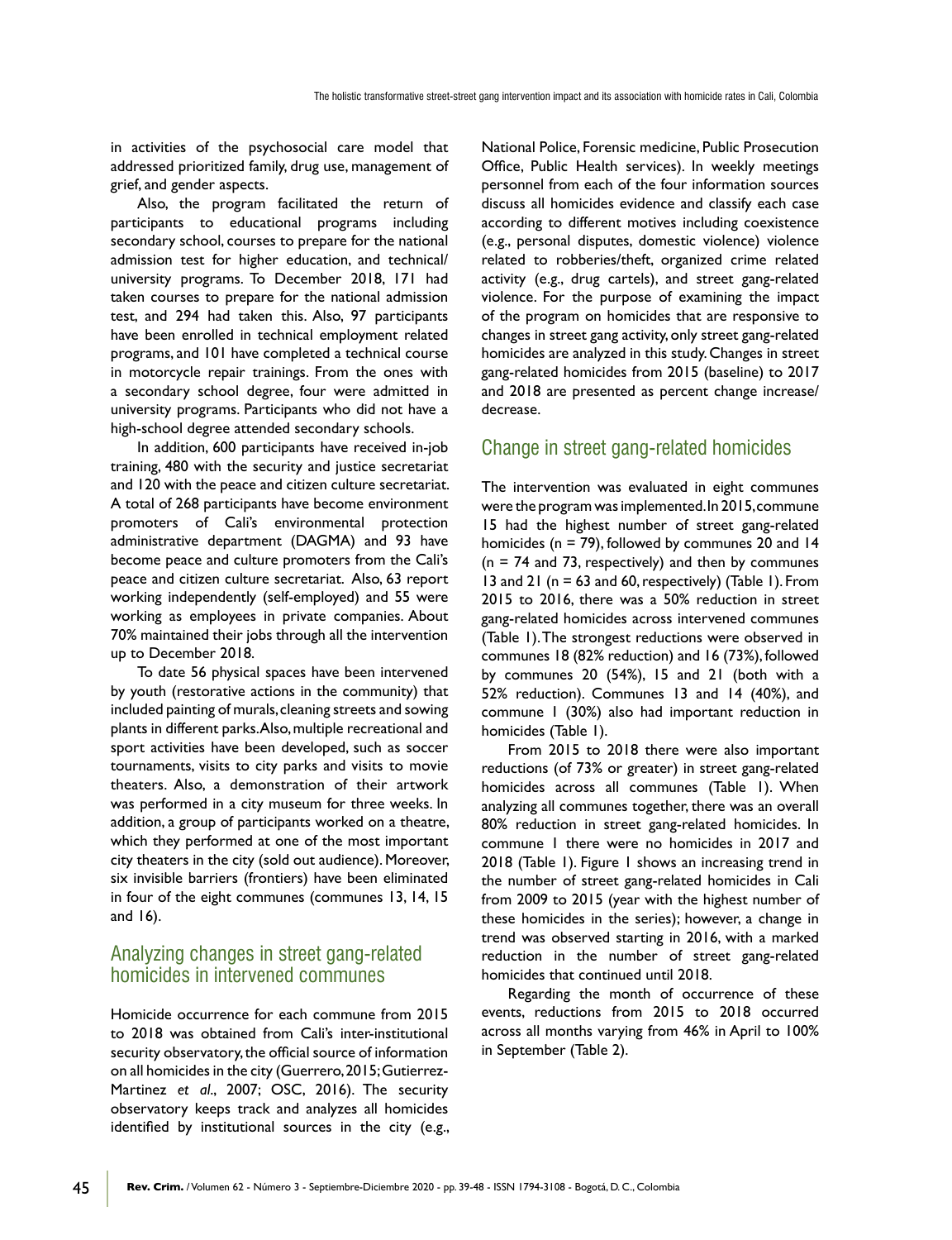Maria Isabel Gutierrez-Martinez; Rubén Dario Valencia; Julian Santaella-Tenorio

| Street gang-related homicides<br>$\frac{1}{4}$ participants included in the<br>program) | 2015         | 2016           | 2017 | 2018         | % Change<br>$2017 - 2016$ | % Change<br>2018-2016 |
|-----------------------------------------------------------------------------------------|--------------|----------------|------|--------------|---------------------------|-----------------------|
| Commune I (92)                                                                          | 10           | 7              | 0    | $\mathbf{0}$ | $-30%$                    | $-100%$               |
| <b>Commune 13 (179)</b>                                                                 | 63           | 38             | 26   | 16           | $-40%$                    | $-75%$                |
| <b>Commune 14 (382)</b>                                                                 | 73           | 44             | 28   | 10           | $-40%$                    | $-86%$                |
| Commune 15 (418)                                                                        | 79           | 38             | 51   | 21           | $-52%$                    | $-73%$                |
| <b>Commune 16 (231)</b>                                                                 | 26           | 7              |      |              | $-73%$                    | $-73%$                |
| <b>Commune 18 (197)</b>                                                                 | $\mathbf{H}$ | $\overline{2}$ | 4    |              | $-82%$                    | $-82%$                |
| <b>Commune 20 (298)</b>                                                                 | 74           | 34             | 36   | 13           | $-54%$                    | $-82%$                |
| <b>Commune 21 (310)</b>                                                                 | 60           | 29             | 26   | 12           | $-52%$                    | $-80%$                |
| <b>Total (2.107)</b>                                                                    | 396          | 199            | 178  | 81           | $-50%$                    | $-80%$                |

#### **Table 1.**

#### **Street gang-related homicides in intervened communes with the TIP program**

**Source:** Cali's inter-institutional security observatory



Figure 1. Homicides and street gang-related homicides in Cali, Colombia, 2004-2018 **Source:** Cali's inter-institutional security observatory

#### **Table 2.**

#### Street gang-related homicides in intervened communes with the TIP program, by month **and year**

| <b>Street gang-related homicides</b> | 2015 | 2016 | 2017           | 2018            | Change 2015-2016 | Change 2015-2018 |
|--------------------------------------|------|------|----------------|-----------------|------------------|------------------|
| <b>January</b>                       | 27   | 28   | 10             | 10              | 4%               | $-63%$           |
| <b>February</b>                      | 9    | 21   | 20             | 6               | 11%              | $-68%$           |
| <b>March</b>                         | 34   | 18   | $\mathbf{H}$   | 15              | $-47%$           | $-56%$           |
| <b>April</b>                         | 35   | 25   | 16             | 9               | $-29%$           | $-46%$           |
| <b>May</b>                           | 38   | 3    | $\mathbf{H}$   | $6\phantom{1}6$ | $-66%$           | $-84%$           |
| June                                 | 41   | 21   | $\overline{ }$ | 3               | $-49%$           | $-93%$           |
| <b>July</b>                          | 34   | 10   | 15             | 3               | $-71%$           | $-91%$           |
| <b>August</b>                        | 40   | 4    | 17             | 6               | $-65%$           | $-85%$           |
| <b>September</b>                     | 23   | 12   | 12             | $\mathbf{0}$    | $-48%$           | $-100%$          |
| <b>October</b>                       | 27   | 16   | 4              | $\overline{7}$  | $-41%$           | $-74%$           |
| <b>November</b>                      | 26   | 15   | 20             | 5               | $-42%$           | $-81%$           |
| <b>December</b>                      | 52   | 6    | 25             |                 | $-88%$           | $-98%$           |
| <b>Total</b>                         | 396  | 199  | 178            | 81              | $-50%$           | $-80%$           |

**Source:** Cali's inter-institutional security observatory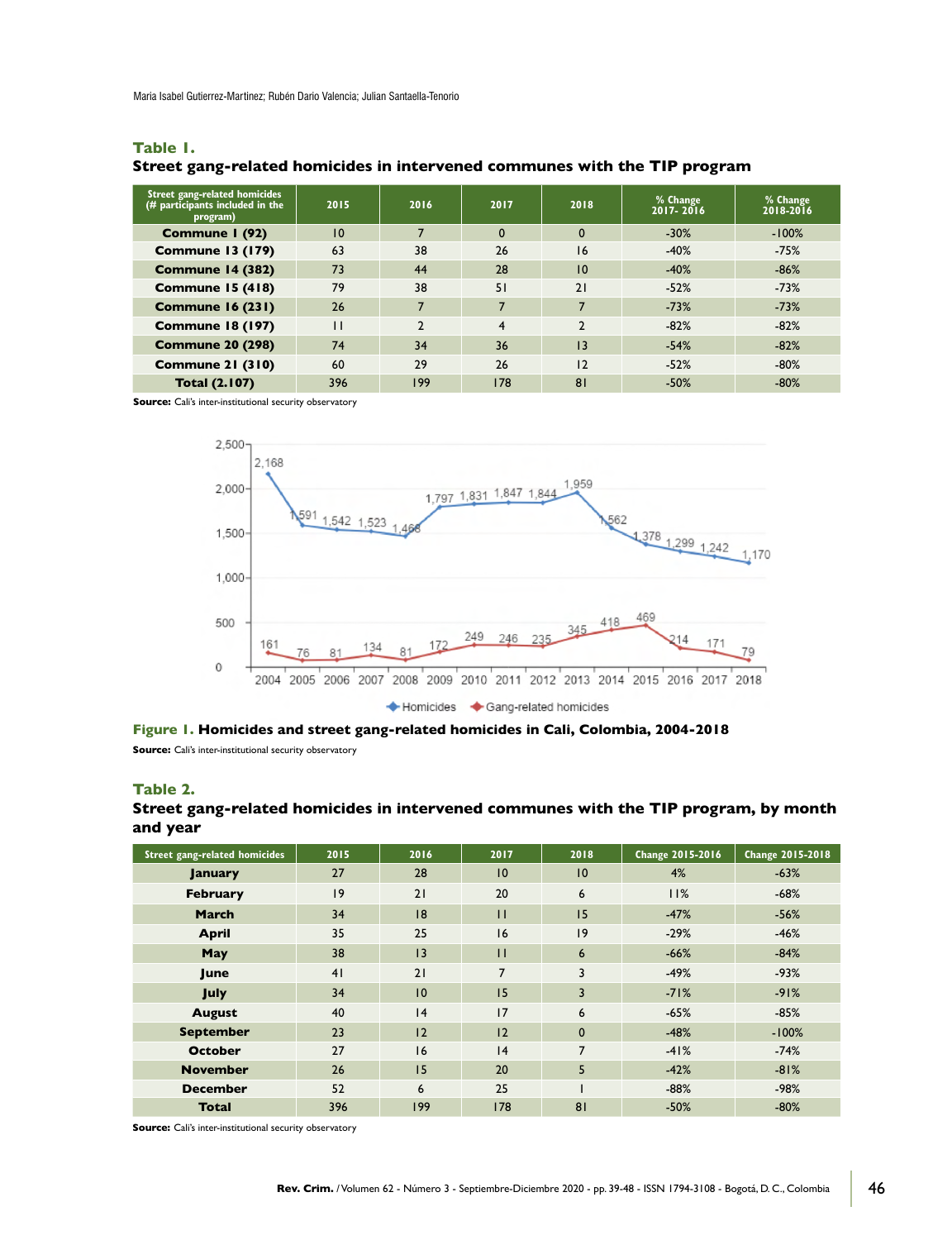# **Discussion**

The present study describes the methodology of the "TIP -Youth without frontiers" approach to reduce violent behavior among youth street gang members in Cali, Colombia and its implementation between 2016-18. It also examines the association of the program with a reduction in street gang-related homicides during the first three years of the program. This intervention sought to improve the life of street gang members through access to multiple health and education services, providing job opportunities, and providing psychosocial support with conflict resolution skills. This strategy was aligned with other deterrence interventions (Braga *et al*., 2018; Butts *et al*., 2015) that aim at reducing the burden of youth violence, intervening on structural and proximal risk factors for street gang involvement.

Analysis showed a large reduction in observed street gang-related homicides in communes that received the intervention, a decrease by 73% or more from 2016 to 2018 was noted. It was also observed that homicides continued to go down throughout the study period, suggesting that the continuation of the program keeps contributing to the reduction of homicides in these areas. These reductions are much higher than the ones observed in other similar interventions developed in the United States ((Skogan *et al*., 2009; Webster *et al*., 2012) and other countries such in Brazil (Abramovay, M. 2003; Waiselfisz, J.J. & Maciel, M. 2003.).

These findings should be taken with caution, given that the descriptive approach used in this study cannot not rule out that external causes (e.g., the presence of local or national public policies) could explain the observed changes. Future studies using experimental/quasi-experimental approaches (Skogan *et al*., 2009; Webster *et al*., 2012), e.g., using control cities not exposed to similar interventions could provide additional evidence of the program effects on homicides. However, the fact that there were major reductions in street gang-related homicides in the intervened communes is an important finding indicating that youth lives are not being lost at the rate they were occurring in 2015. The fact that invisible barriers (frontiers) were eliminated in half of the communes provides additional evidence of a reduction in violent confrontations in these areas.

Previous studies (Skogan *et al*., 2009; Webster *et al*., 2012) show how similar approaches to reduce street gang-related violence have confronted multiple obstacles and opposition. For example, the cure

47

violence model developed in different cities in the United States have faced difficulties in creating new programs due to lack of organization and community leaders, limited community buy-in, and inconsistent program funding (Butts *et al.*, 2015). The "TIP - Youth without frontiers" have also faced difficulties mainly on inconsistent program funding. The program depends on resources from the Mayor's office and uncertainty about whether or not the new incoming administration will continue funding the program, creates tension among the program staff and participants.

In conclusion, According with this intervention aims at transforming the lives of street gang members in communes at economic disadvantage in Cali using a public health approach has worked with a significant impact. The six components of the program holistic approach are needed to assure the results like to improve access to services, reduce substance use, develop personal skills, and improve access to education and employment opportunities, while improving the restitution of citizen rights to youth street gang members in their transformation and reintegration to become an active member of their society. Important reductions in street gang-related homicides were observed in the intervened communes, suggesting that the program have contributed to the reduction of violent behavior in these areas.

**Funding:** The TIP -Youth without frontiers project was funded by the administrative agreement  $#$ 4161.010.27.1.001. from the Security and Justice Secretary from the Mayor's office from Santiago de Cali, with funds that were provided through the Municipal development plan from Santiago de Cali 2016-2019 - *"Cali Progresa Contigo"*.

**Acknowledgments:** The authors would like to thank all the project participants and their families; they are the future of the city. We also thank the project staff, the peace promoters from the Metropolitan Police of Cali, Colombian National Police; life educators, liaisons, commune coordinators, database manager and others who made this project a reality. We also would like to thank the chief of the Metropolitan Police of Cali, General Hugo Casas, for his support and contributions that helped consolidating the project; Police ex-Commander Hoover Penilla for proposing in 2014 to work on interventions to transform city street gangs, and Police ex-Commander Nelson Ramirez Suarez for his support to start the project in 2016. We also thank Coronel Abert Lopez, prevention director, all Police regional commanders, and chiefs of local Police stations in intervened areas in Cali. We thank Dr. Laura Lugo, ex-secretary to Government (Secretaria de Gobierno) of Cali, for proposing conducting this